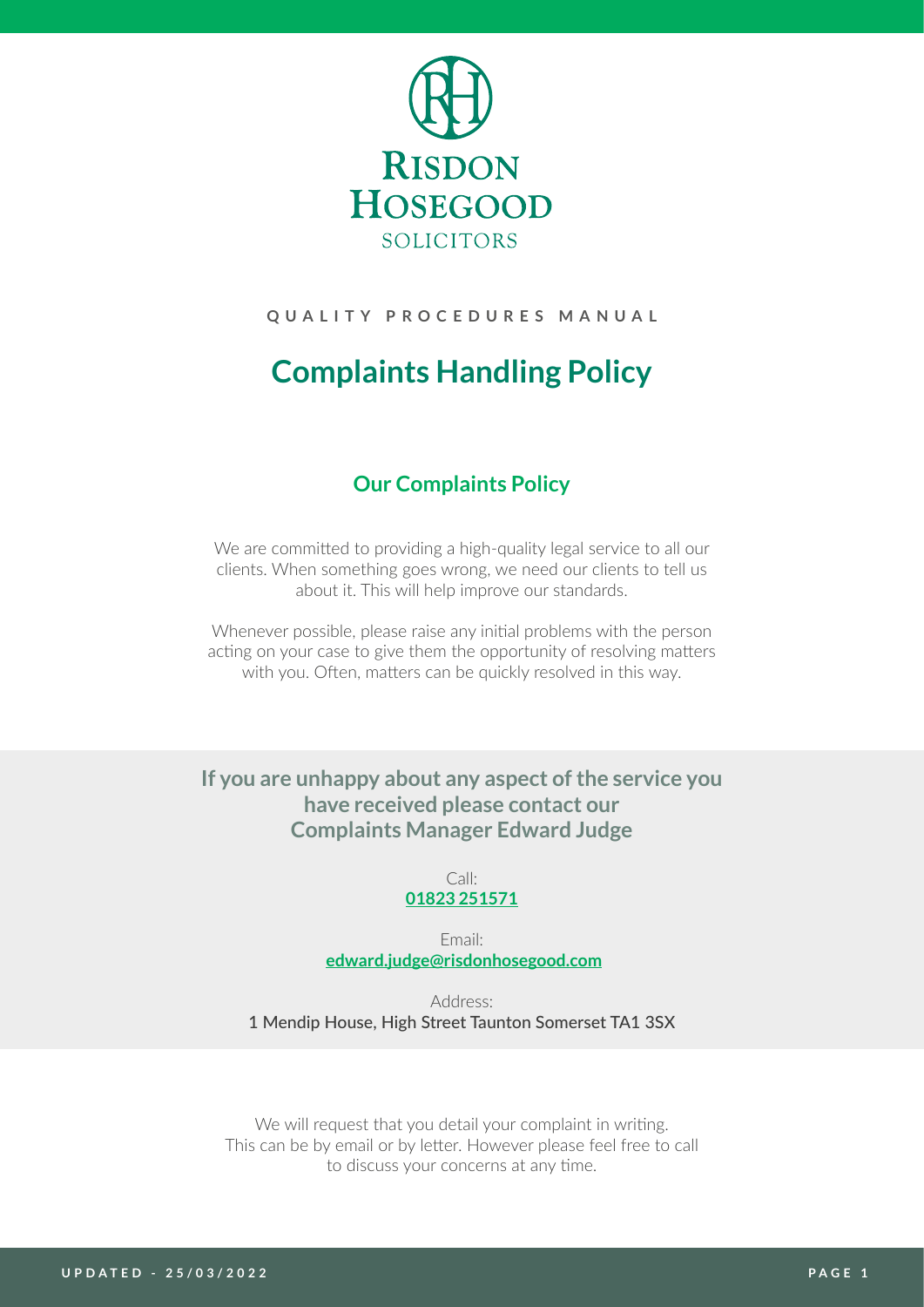# **Our Complaints Procedures**

## **Step One**

Please try to initially address your concerns with the person you are dealing with. This should be done as soon as possible. If that fails then please contact their manager. It may be possible that the solution is to offer another person to finish off or handle your matter and that should be arranged as soon as possible to avoid there being delays. We know this does not always resolve the issue that you may have and that speaking to the person you are dealing with may be hard for you to do. The details of how to complain and the name of the person/s to complain to appear in your first letter (the one about costs). If you want to know the name and you do not have the letter then ring Mr Judge or his secretary and they will tell you who to speak to initially.

### **Step Two**

If you feel the need to complain further or you do not feel that the matter has been adequately resolved; then please do so in writing if possible, giving as much detail as you can and we will send you a letter acknowledging receipt of your complaint within 4 working days of receiving it. Doing this usually means we can look into your complaint more thoroughly right from the start.

### **Step Three**

We will investigate your complaint. We will send a complaint form including full details of your complaint to the person handling your case and we may then ask for a written report from them. After this if appropriate we will look at your case file and the notes and letters that have been kept. This will take a little while. We usually allow 10-14 working days for this part of the investigations. If your complaint relates to Edward Judge, himself, it will be dealt with by an appointed deputy, we will tell you who that is but it will be another partner or senior manager within the firm.

#### **Step Four**

We will then write to you and tell you about our initial findings and if necessary tell you how much longer we need to obtain all the information to write out to you in full. Usually this will be within around 21 working days. Sometimes it may be longer dependent upon the complexity and nature of the complaint. If we need more time we will tell you as soon as we know that and give you an idea of the time we will need.

If you would then like to meet to discuss this direct, we will agree a date time and venue with you to discuss and hopefully resolve your complaint.

#### **Step Five**

Within 4 working days of that meeting we will write to you to confirm what took place and any solutions agreed with you.

#### **Step Six**

If you do not want a meeting, you will still be sent a detailed written reply to your complaint, including the suggestions for resolving the matter. We try to deal with most complaints within 28 working days of sending you the acknowledgement letter.

## **Step Seven**

If you are still not satisfied with our handling of your complaint you can then ask the Legal Ombudsman to consider the complaint. The Ombudsman service like you to have exhausted our internal process before you complain to them. Their contact details are as follows: